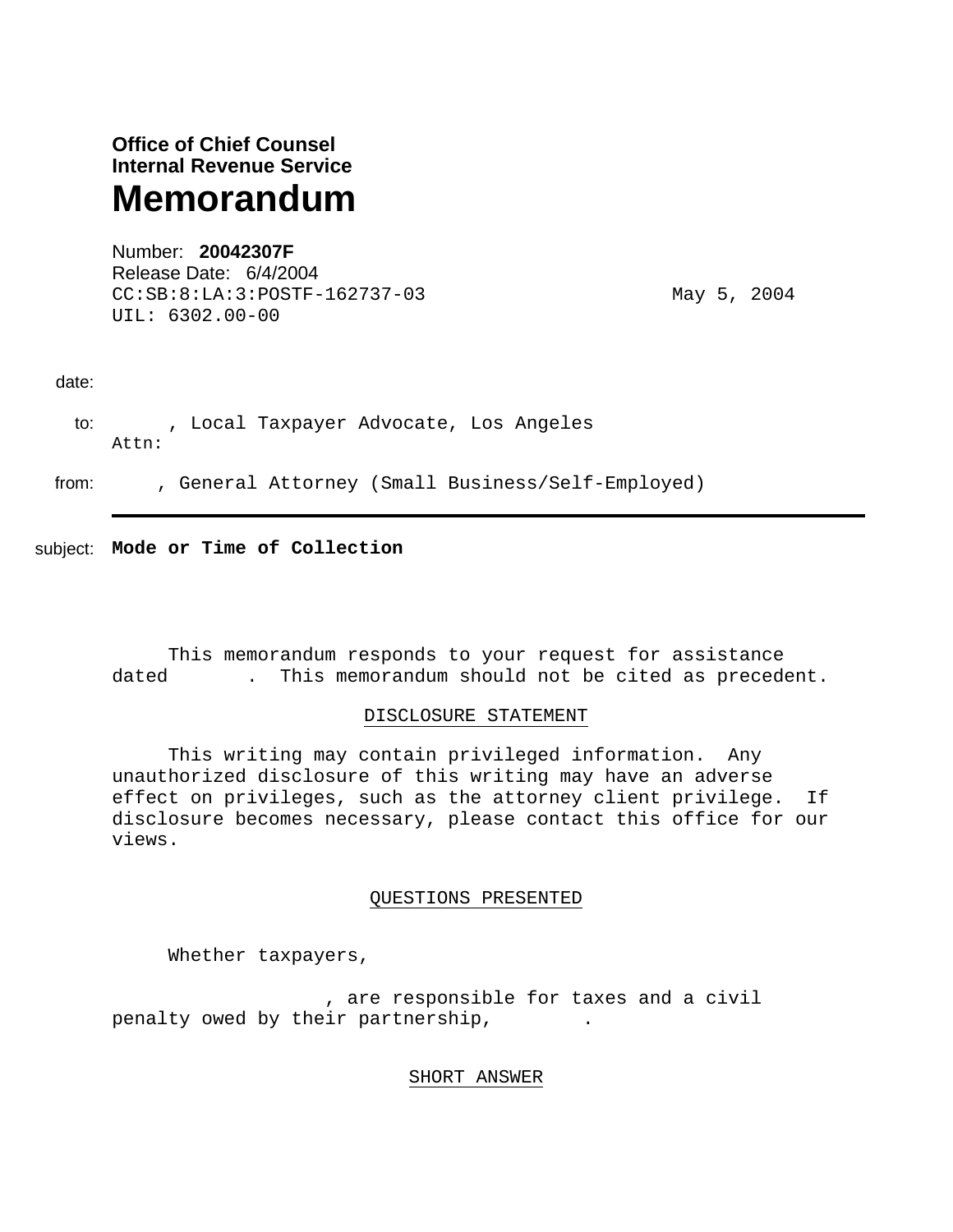It is Counsel's opinion that

are not responsible for taxes owed by their partnership, but are responsible for the civil penalty owed by their partnership,  $\cdots$ .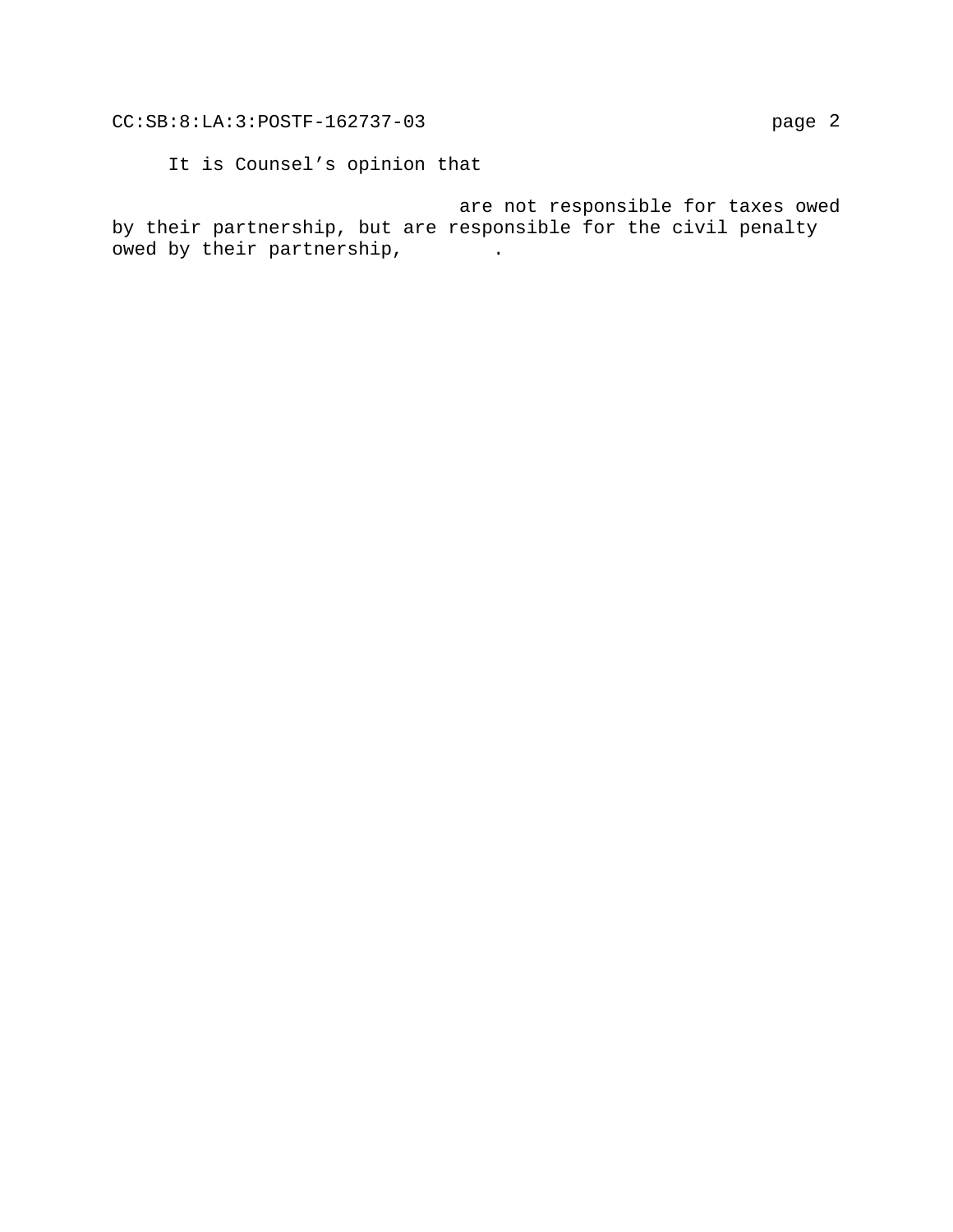## FACTS

("taxpayers") were general partners of a California general partnership, ("partnership") -------. The partnership was created in ----- and dissolved in . After the partnership was dissolved, there were unpaid 940 and 941 taxes, plus various penalties, related to late or incorrectly filed information returns.

In ---, taxpayers entered into an installment agreement to pay all outstanding liabilities of the partnership. Taxpayers defaulted on the installment agreement in - when they declared bankruptcy. Taxpayers entered into a second installment agreement in ----and subsequently defaulted on that in ------- due to nonpayment. In total, taxpayers paid approximately  $$$ 

toward the tax liabilities. There is no evidence that taxpayers signed a collection statute extension agreement for either installment agreement.

In , taxpayers filed an Offer in Compromise (OIC) for doubt as to liability to satisfy all remaining partnership liabilities. The OIC was rejected in ---. Taxpayers appealed the rejection, but the OIC was again rejected in

---------------------------------------.

i

Taxpayers now maintain that the collection statute expiration date (CSED) has passed for three of the four remaining unpaid liabilities. However, the CSED on IDRS was extended by

days for the time the OIC was pending with the IRS. $^1$  The remaining partnership liabilities are:

| Type of Tax   | Period | Assessment Date   CSED per IDRS |  |
|---------------|--------|---------------------------------|--|
| 941           |        |                                 |  |
| 941           |        |                                 |  |
| 940           |        |                                 |  |
| Civil Penalty |        |                                 |  |

 $^1$  Although, as discussed herein, it appears the CSED for each of the partnership tax liabilities has expired, it should be noted that the CSEDs reflected per IDRS in this case would not be accurate even if it was determined that the CSEDs for the partnership tax liabilities were suspended while the partners' OIC was pending.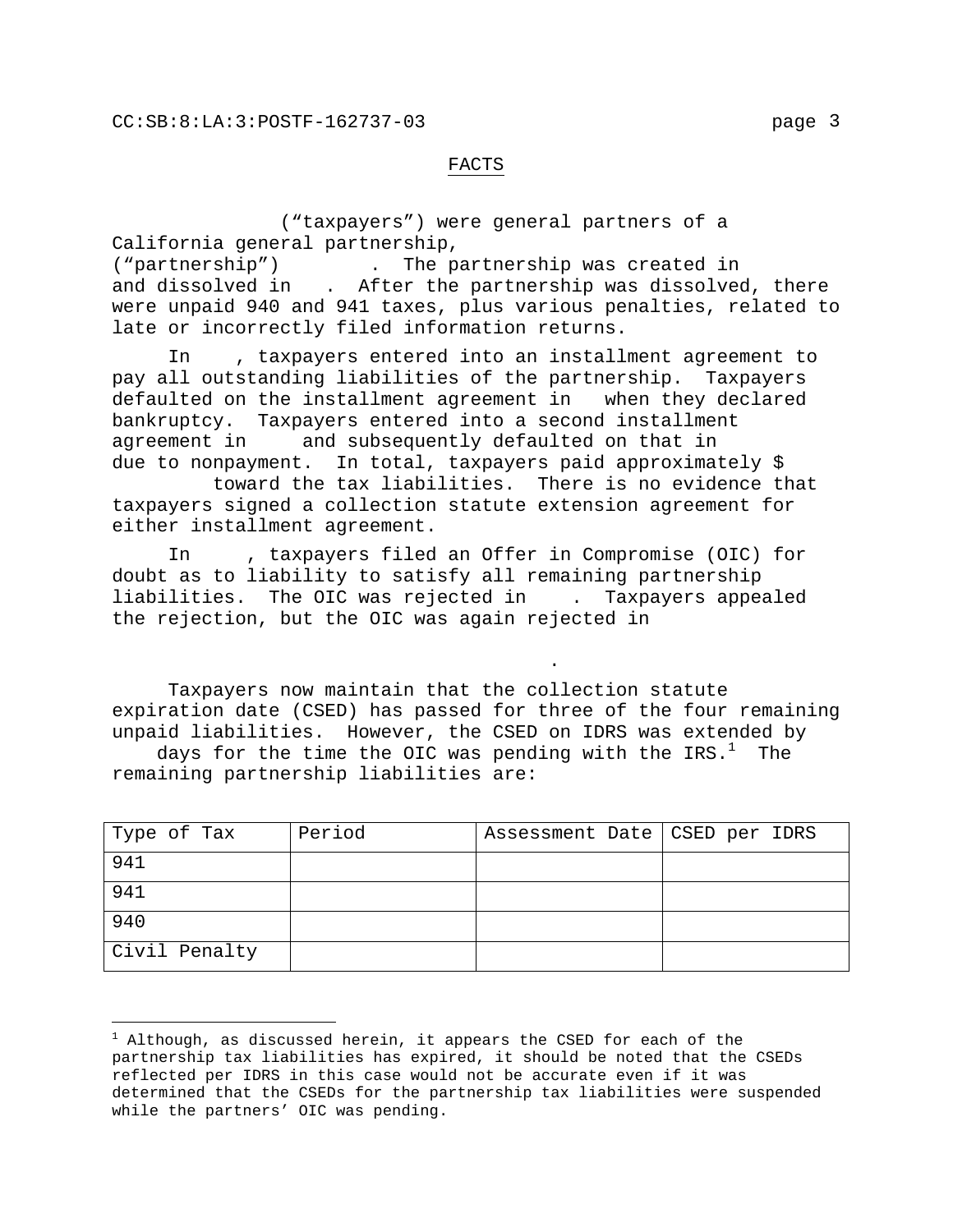CC:SB:8:LA:3:POSTF-162737-03 page 4

Thus, the main question to be answered is whether an OIC filed by a general partner for his derivative liability for a partnership tax liability suspends the CSED regarding such liability. Additionally, if the CSED expires as to the partnership, does it also expire as to the general partner, even if the general partner filed an OIC?

## DISCUSSION

 The questions presented by the Local Taxpayer Advocate are: What are the correct CSEDs for the partnership liabilities? If the CSED has expired for the partnership, has it also expired as to the general partners? Can the IRS collect the civil penalty from the general partners?

 In U.S. v. Galletti, 2004 WL 555273 (March 23, 2004), the Supreme Court asserted that "it is *the tax* that is assessed, not the taxpayer." [emphasis in original] Galletti, at 6. Further, the Supreme Court noted that, "once a tax has been properly assessed, nothing in the Code requires the IRS to duplicate its efforts by separately assessing the same tax against individuals or entities who are not the actual taxpayers but are, by reason of state law, liable for payment of the taxpayer's debt. The consequences of the assessment – in this case the extension of the statute of limitations for collection of the debt – attach to the tax debt without reference to the special circumstances of the secondarily liable parties." Id.

 Similarly, courts have held that suits against persons derivatively liable for taxes are timely, or not, according to the rules for timeliness of suits against taxpayers. See United States v. Wright, 57 F.3d 561, 564 (7<sup>th</sup> Cir. 1995). The Code establishes rules for suing taxpayers; it does not set up separate periods for persons secondarily liable. Its structure presumes that there is only one period per tax debt, no matter how many different persons may be liable on the debt. Id.

 Although the Code creates a single employment tax liability for which a partnership acting as employer is liable, the Service can collect the unpaid liability from individual general partners based on state laws making general partners derivatively liable for partnership debts. See Remington v. U.S., 210 F.3d 281, 283 (5th Cir. 2000). California partnership law, consistent with the common law rule and the laws of most jurisdictions, states that general partners are jointly and severally liable for the debts and obligations of the partnership. See Cal. Corp. Code §16306.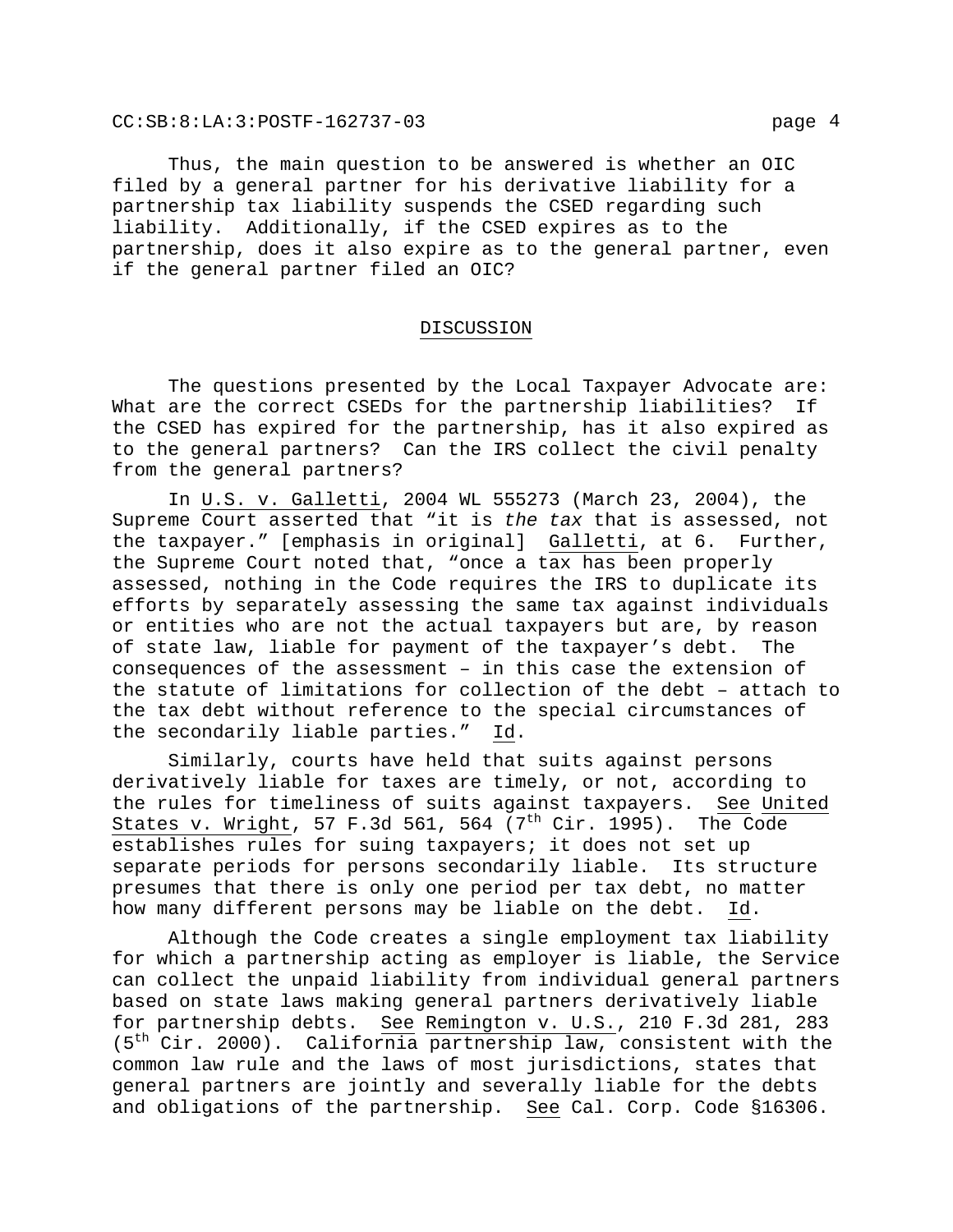However, while the partners among themselves are jointly and severally liable for the partnership's employment tax liability, the partnership's liability is not joint and several with that of the partners.

 A derivative liability is an incident of the partnership liability, not the ordinary liability of one who obligates himself as an individual. Thus, the filing of a petition in bankruptcy by a partner acting individually will not affect the statute of limitations on assessment and collection of the partnership tax liability. Similarly, the filing of an OIC by an individual partner for partnership employment taxes will not affect the statute of limitations on collection of the partnership employment tax liability.

 In the present case, the filing of the OIC by the general partners did not affect the CSED of the partnership tax liabilities since the liability of the general partners merely is incident to the liability of the partnership. Thus, the CSED has expired for the partnership taxes and the Service cannot collect the liability from either the partnership or the general partners (due to their derivative liability for the employment taxes). Pursuant to Galletti, with regard to the civil penalty, because the CSED has not yet expired, the civil penalty is able to be collected from the general partners since they are derivatively liable for the assessments against the partnership.

### CONCLUSION

 Based on the foregoing, it is Counsel's opinion that an OIC filed by general partners for their derivative liability for a partnership tax liability does not suspend the CSED as to the partnership tax liability. Additionally, when the CSED expired as to the partnership, it also expired as to the general partners, even though the general partners filed an OIC. Regarding the civil penalty for which the CSED has not expired in this case, the general partners are derivatively liable for the assessment.